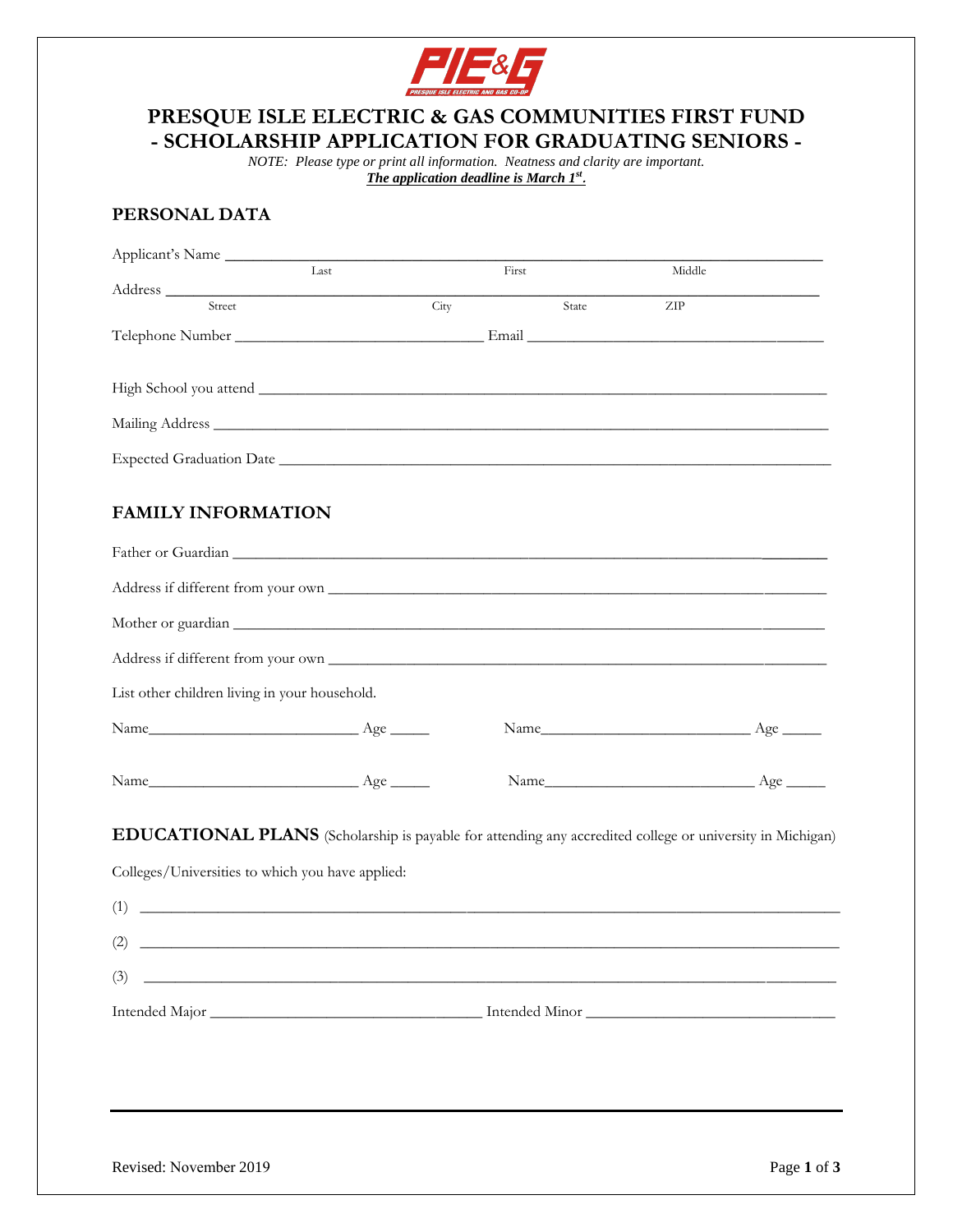

### **INVOLVEMENT DURING HIGH SCHOOL**

Please list any activities with which you have been involved during high school and indicate year(s) of involvement (1-Freshman, 2-Sophomore, 3-Junior, 4-Senior). If not enough lines, please attach a list.

| Extra Curricular and Athletic Activities | Year(s) | Office(s) Held |
|------------------------------------------|---------|----------------|
|                                          |         |                |
|                                          |         |                |
|                                          |         |                |
|                                          |         |                |
|                                          |         |                |
| Community Activities                     | Year(s) | Office(s) Held |
|                                          |         |                |
|                                          |         |                |
|                                          |         |                |
|                                          |         |                |
|                                          |         |                |

#### **AWARDS AND HONORS**

List any awards or honors you have received in the last four years. Please include copies of letters or certificates for the specific award and/or honor.

**EMPLOYMENT** (If the student has earnings in the past year, please include copy of the student's W-2 form.)